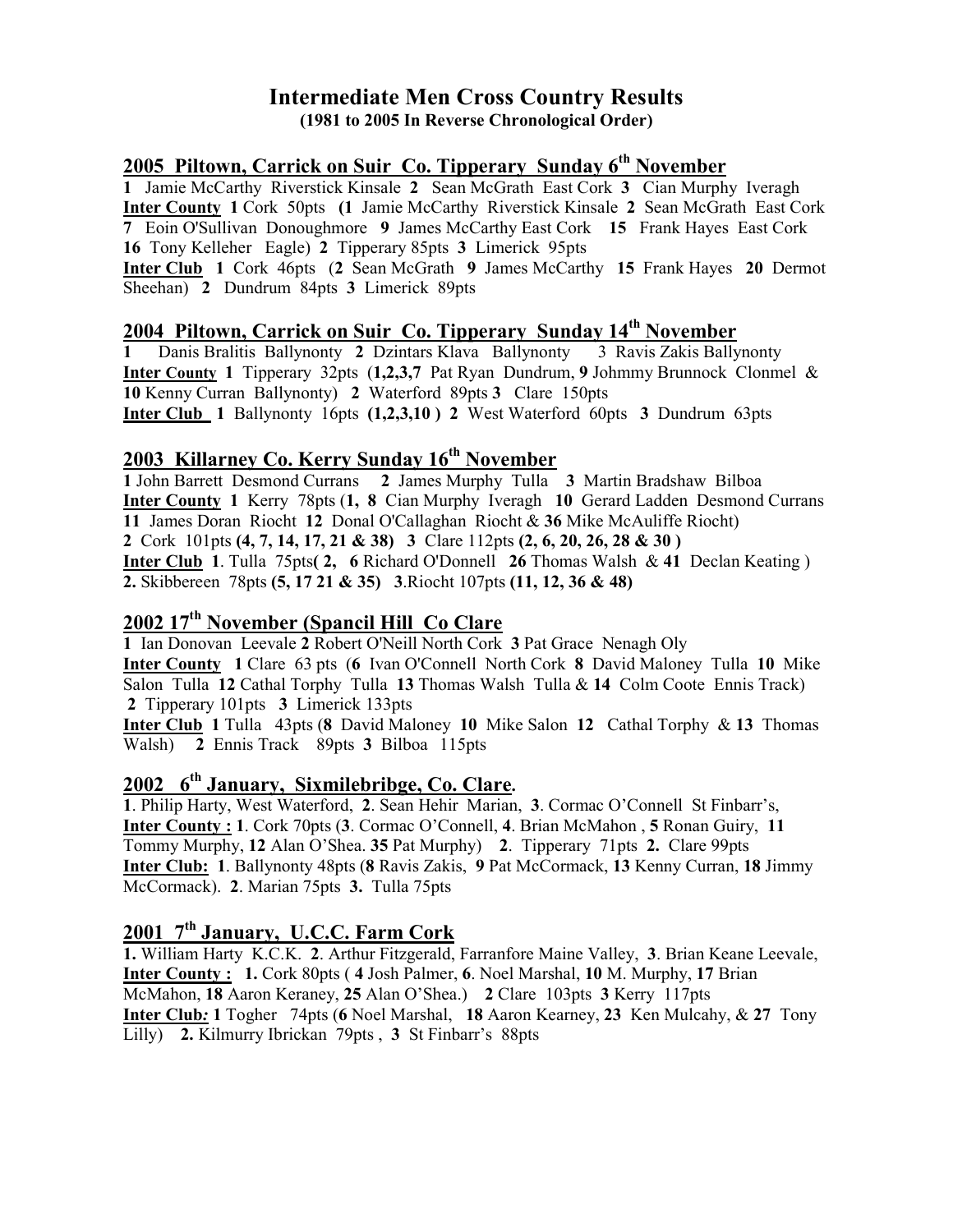# 2000 9th January, Dungarvan, Co. Waterford:

1. Thomas Carey, Limerick, 2. Bernard Hearne, Clonmel, 3. Jim McHugh Clonmel, Inter County: 1 Clare 70pts ( 5 Gerry O'Flaherty , 8 Colm Coote, 9 Enda Malone, 11 Jim Carrigan, 17 Micael Harvey & 20 Gerard O'Looney) 2. Tipperary 98pts. 3. Cork 102pts Inter Club: 1 Ennis Track 47pts ( 5 Gerry O'Flaherty , 8 Colm Coote, 11 Jim Carrigan & 23 Gerard Duggan) 2. Clonmel 48pts 3. Togher, 52pts,

# 1999 3rd January, Borrisoleigh, Co. Tipperary:

1.Larry Morrissey Ferrybank, 2 Robert Heffernan Togher, 3 Kieran Lynch Limerick. Inter County: 1. Cork 53pts (2. Robert Heffernan Togher, 7 James Murphy Grange, 8 Timmy Murphy Togher, 9 Eric Meade, 11 Noel Marshall Togher & 16 M Murphy). 2. Clare 83pts 3. Tipperary 94pts.

Inter Club. 1. Togher 40pts (2. Robert Heffernan , 8 Timmy Murphy , 11 Noel Marshall &19 A. Kearney) 2 Limerick 54pts & 3. Kilmurry Ibrickan 60pts

# 1998 11<sup>th</sup> January, Limerick University

1. Cathal Lombard Leevale, 2 Dermot Power Kilmurry Ibrichan, 3, Cillian O'Tuama Leevale Inter County 1 Cork 32pts (1. Cathal Lombard Leevale, 3, Cillian O'Tuama Leevale, 4 Trevor Woods U.C.C. 6 John Casey U.C.C. 7 Liam O'Mahony Eagle, 11 Tommy Murphy Skibbereen) 2. Clare 84pts, 3 Tipperary 122pts

Inter Club: 1 U.C.C. 33pts (4 Trevor Woods, 5. Sean Mulvihill 6 John Casey & 18 Aiden O'Callaghan,) , 2. Limerick 66pts 3. Kilmurry Ibrickane 69pts

# 1997 12<sup>th</sup> January, Currow, Castleisland, Co. Kerry.

1. Donal McGrath Tulla, 2. Bass Nicholl St Catherine's, 3 Shane Simcox North Cork. Inter County: 1. Cork 65pts (3. Shane Simcox, 5. Robert Fitzgerald, 8 Donal Twomey, 15 James Butler, 16 Denis Hayes & 18 Fergal Tubridy) 2. Clare 82pts & 3. Kerry 83pts. Inter Club: . 1. Riocht 40pts (4. Willie Reidy, 7. James Purcell, 9 Michael McAuliffe, 20 Robbie Flannery) 2. U.C.C. 74pts 3. Togher 76pts.

### 1996  $7<sup>th</sup>$  January Limerick:

1 Paul Christopher East Cork. 2. Richard O'Brien Clonmel, 3. Christy Flannery Riocht. Inter County 1. Cork, 42pts (1 Paul Christopher, 5 M. Magnier 7. George Murray, 8 Ian O'Sullivan 9. Cathal O'Connell, 12 F. Duignan) 2. Tipperary 3. Clare. Inter Club: 1. Clonmel 33pts (2 Richard O'Brien, 4. Derek Nolan,, 11 Billy Fox, 16 ?. ) 2. East Cork 63pts 3 Kilmurry Ibrickane 81pts

# 1995: 15<sup>th</sup> January Carrignavar, Co. Cork.

1, John Cashman U.C.C. 2. Dermot Geary East Cork, 3. Robert Purcell Listowel. Inter County: 1 Cork 62pts. (1, John Cashman, 2. Dermot Geary, 11 Ger Duggan, 12 Paul O'Mahony, 15 Tom McCann, 21 Matt Magnier. ) 2. Tipperary 65pts 3, Kerry 97pts. Inter Club: 1,Clonmel 32pts (4.Derek Nolan, 5 Bernard Feery,9 Richard O'Brien, 14 Billy Fox,) 2. Kilmurry Ibrickan 84pts 3. St Finbarr's 95pts.

### 1994 Dungarvan, Co. Waterford:

1. Michael Cotter Cork, 2. Kieran Lambe Kerry, 3. Pat O'Keeffe, U.C.C. Inter County: 1. Cork 71pts (1. Michael Cotter, 4 Roy Fahy, 13 Kieran McKeon, 14 Paud McCarthy, 19 Tommy Murphy, 21 Frank Dingnivan.) 2. Clare 3 Tipperary. Inter Club: 1 Clonmel 39pts (6 Bernard Feery, 8 Derek Nolan, 9 Richard O'Brien, 16 S, McCarthy.) 2. Leevale, 45pts 3 Kilmurry Ibrickan 50pts.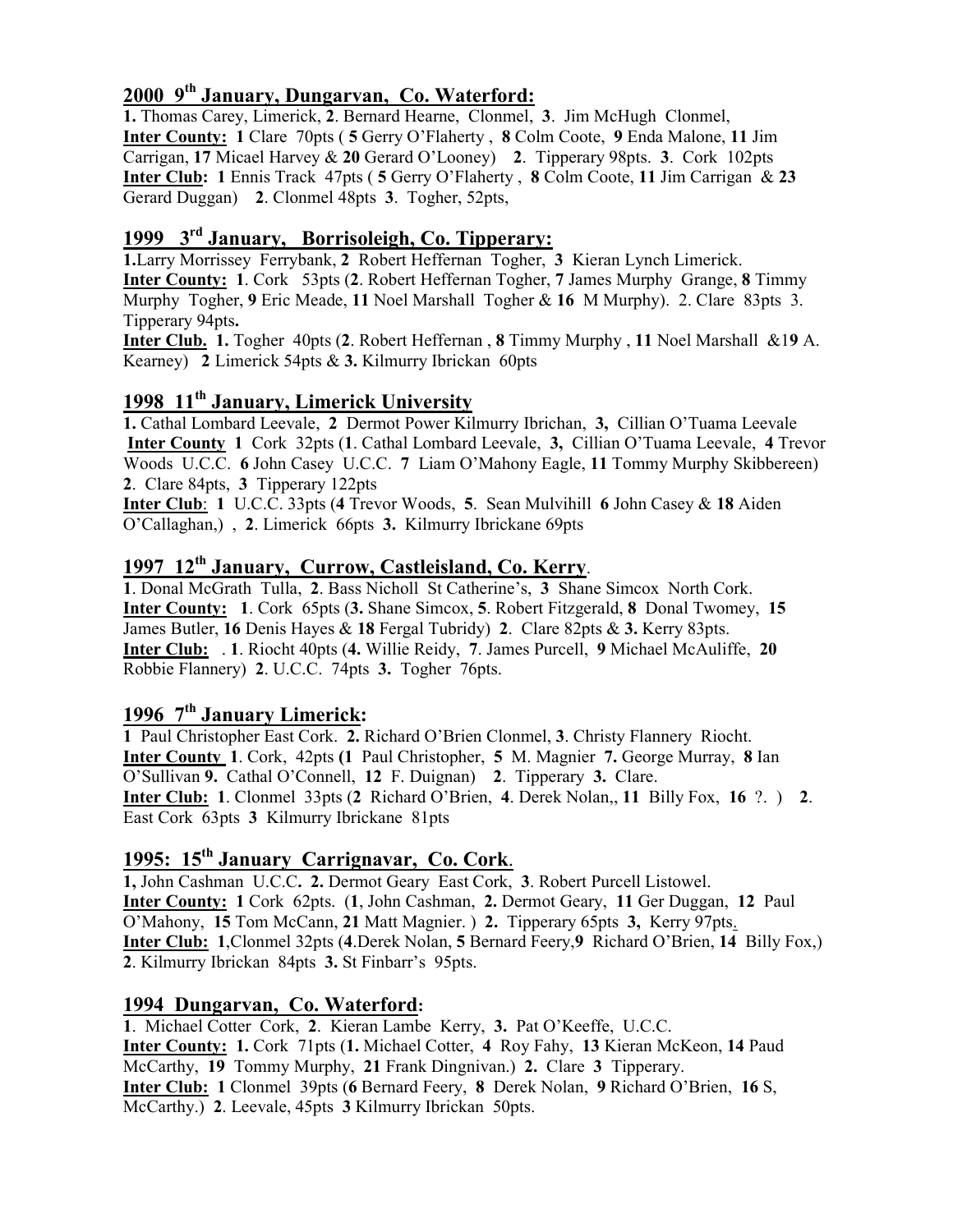#### 1993 Killenaule, Co. Tipperary:

1. Michael Halley Waterford, 2 Billy Flaherty Cork, 3 Liam O'Reilly Waterford. Inter County: 1 Waterford 38pts (1 Michael Halley 3 Liam O'Reilly 5 S. Foley, 7 T. Murray, 8 M. Nugent & 14) 2. Cork, 3 Tipperary. Inter Club: 1. Waterford 16pts (1 Michael Halley 3 Liam O'Reilly 5 S. Foley, 7 T. Murray,) 2. Skibbereen, 3. Grange

#### 1992 Plassey Limerick:

1. Michael Hassett Tipperary, 2 Alan O'Gorman Limerick, 3 Ian O'Leary Cork Inter County: 1 Cork 39pts ( 3 Ian O'Leary, 4. Ken Feen,, 5 Pat Beassang, 6 John Hanley, 8 Liam Cotter 13 Finbarr Egan) . 2. Tipperary, 3. Kerry, Inter Club: 1 Riocht (C. Flannery, M Horan, M. McAuliffe, & Willie Reidy)

### 1991 Midleton, Co. Cork:

1. Seamus Power Limerick, 2. Tom Shanahan Kerry, 3. Tom Moriarty Kerry, Inter County: 1. Cork 57pts. (5 Robert Foley, 7. Brendan McCarthy, 9. Denis Hegarty, 10. Damian Collins, 12. Frank Morrissey, 14. J.J. O'Brien.) 2. Kerry. 3. Tipperary. Inter Club. 1. Ballymore Cobh. (Robert Foley, M. Hayes, D. Daly & Paul Parker.) 2. Eagle, 3. Clonmel

### 1990. Castleisland, Co. Kerry.

1.P.J.O'Rourke, Tipperary, 2. Peter Fagan Leevale, 3. S. Murphy, Limerick. Inter County: 1. Cork 66pts. ( 6. James McGee, 7. Tim Morrissey, 12. John Delaney, 13. Mark Bickerdyke. 14. John Collins, 15, Seamus Casey). 2. Kerry 3. Limerick. Inter Club: 1. Leevale( 2. Peter Fagan, 6. James McGee, 14 Paud Murphy. ? ) 2. Limerick. 3. Riocht.

### 1989: Ennis Co..Clare:

1. Paul Logan Limerick. 2. Michael Hassett, Tipperary, 3 James Sexton, Clare. Inter County: 1. Clare 59pts ( 3. James Sexton, 4. David McGrath, 5. Michael sexton, 10. M. Farrell, 17 M. Murphy, & 20 Frank Garrihy) . 2. Tipperary 70pts, 3. Cork 101pts.

#### 1988 Waterford.

1. Leonard O'Regan Cork, 2. Eamon Grimes Clare, 3. James O'Sullivan, Waterford. Inter County: 1. Cork 56pts. (1 Leonard O'Regan, 6. Cormac O'Connor, 7. John McSweeney, 11. Donie Shine, 13. John Kearney, 18. Frank Cashman) 2. Clare 77pts, & 3 Tipperary 90pts Inter Club: 1. Clonmel 61pts. (Bernard Feery, D. Nolan, B. Fox & J. Fleming.) 2. Kilmurry Ibrickane 93pts, 3. Bandon 109pts.

### 1986 Lismore Co. Waterford

1. M. Gahan Tipperary, 2 Gerry Wallace Cork, 3. J Hickey Tipperary.. Inter County: 1 Cork 45 Pts (2. Gerry Wallace, 4, Stephen Gibbons, 6 Tony O'Halloran, 10 Eamonn McEvoy, 11 Tom Owens 12 Tim Lucey) . 2 Tipperary 78pts 3. Clare 93pts. Inter Club 1. Leevale 53pts. (Stephen Gibbons, Tony O'Halloran, Paul Murray & Shane Hennessy) 2. Clonmel 66pts 3 Kilmurry Ibrickan 84pts